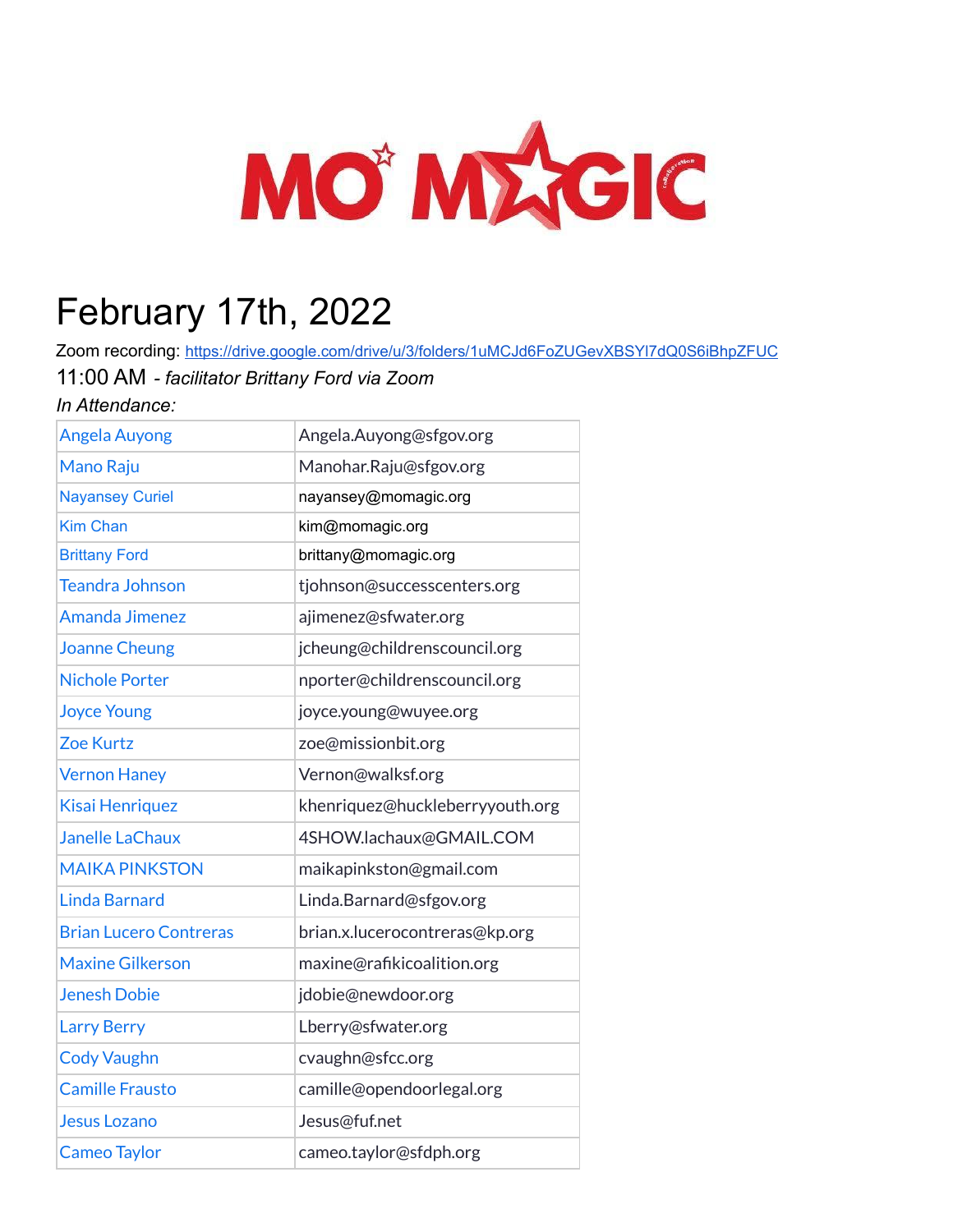

| <b>Olga Romero</b>           | Olga.RomeroGalindo@sfgov.org  |
|------------------------------|-------------------------------|
| <b>Amy Deck</b>              | adeck@presidiotrust.gov       |
| <b>Pamela Gilmore</b>        | pamela.gilmore@bayviewci.org  |
| <b>Stephanie Lacambra</b>    | stephanie.lacambra@sfgov.org  |
| <b>Angelique Tompkins</b>    | angelique.tompkins@gmail.com  |
| <b>Taesha Walker</b>         | twalker@successcenters.org    |
| <b>Esan Looper</b>           | esan@tlcbd.org                |
| Joi Jackson-Morgan           | joi@3rdstyouth.org            |
| miriam desmukes              | mirmirmer12@gmail.com         |
| Elizabeth Nakagoshi          | Elizabeth.Nakagoshi@sfgov.org |
| <b>Katy Birnbaum</b>         | katy@livablecity.org          |
| <b>Majeid Crawford</b>       | majeidcrawford@gmail.com      |
| <b>Mary Robinson</b>         | marylasf@gmail.com            |
| <b>Lyslynn Lacoste</b>       | lyslynn@bayviewmagic.org      |
| <b>Kalina King</b>           | kking@huckleberryyouth.org    |
| Pratixa Joshi                | pratixa@gmail.com             |
| Lisa Wynn                    | Lisawynn@me.com               |
| Kiyomi Noguchi               | kiyomi.noguchi@wuyee.org      |
| Kayla Kunze                  | kayla@bayviewmagic.org        |
| <b>Erica Polk</b>            | Erica.polk@sfdph.org          |
| <b>Aly Geller</b>            | aly@walksf.org                |
| <b>Hollis Pierce-Jenkins</b> | hollis.pierce@lejyouth.org    |
| <b>Lauren Anderson</b>       | lauren@fuf.net                |
| <b>Sharnae Springfield</b>   | Springfieldsharnae@yahoo.com  |
| <b>Agil Algere</b>           | aalgere@balancepro.org        |
| <b>Toni Hines</b>            | Teehines.th@gmail.com         |
| <b>Emily Wade-Thompson</b>   | wadethompsone@sfusd.edu       |
| <b>Ranon Ross</b>            | ranonross@hotmail.com         |
| <b>Utuma Belfrey</b>         | utuma@missionhiringhall.org   |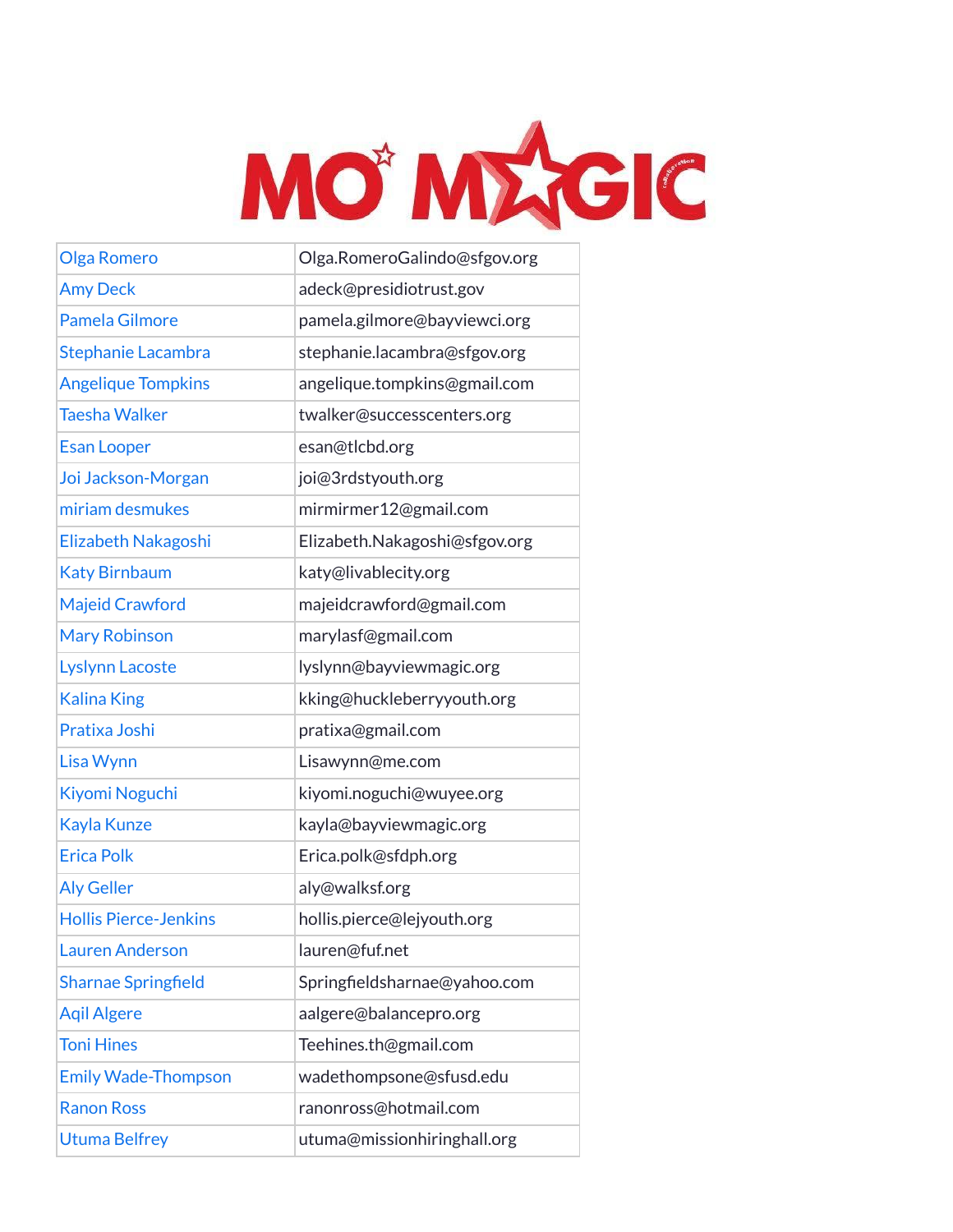

| <b>Susie Wasserstrom</b> | susie@fuf.net                             |
|--------------------------|-------------------------------------------|
| Chandna Agarwal          | chandna@3rdstyouth.org                    |
| <b>Cristy Sanchez</b>    | cristy.sanchez@sfpl.org                   |
| <b>Vanesssa Marrero</b>  | vanessa@ppssf.org                         |
| <b>Gina Cordero</b>      | gcordero@successcenters.org               |
| <b>Judith Cohen</b>      | judithc@handfulplayers.org                |
| <b>Tara Peakes</b>       | tara.peakes@sfgov.org                     |
| Leila Vega               | leila.vega@sfgov.org                      |
| <b>Andrea Horde</b>      | 84andihorde@gmail.com                     |
| <b>Spencer Tolliver</b>  | stolliver@kidsclub.org                    |
| <b>Bob Barnwell</b>      | bbarnwell6@hotmail.com                    |
| <b>Cheri Miller</b>      | cheri@aaacc.org                           |
| <b>Monix</b>             | mvillamar-devillan@successcenters.o<br>rg |
| <b>Kanisha Burdeen</b>   | kanisha.burdeen@sfgov.org                 |
| <b>Angel Carion</b>      | acarrion@successcenters.org               |
| <b>Nate Ford</b>         | nathan.ford@sfgov.org                     |
| <b>Yesenia Smith</b>     | yessita25@yahoo.com                       |
| Patricia Lee             | patricia.lee@sfgov.org                    |
| Sadiq                    | sadiq@citizenfilm.org                     |
| <b>Thomas Simpson</b>    | trs100@yahoo.com                          |
| <b>De'Janay Mathews</b>  | dejanay@hcnkids.org                       |
| Lagi Tevaseu             | lagi.tevaseu@chinatowncdc.org             |
| <b>Dresden Smith</b>     | djsmith8@usfca.edu                        |
| Carla Trujillo           | cbtrujillo@dons.usfca.edu                 |
| <b>PJ</b> Bastiany       | Pfbastiany@dons.usfca.edu                 |
| <b>Randi Ellis</b>       | rellis@rafikicoalition.org                |
| <b>Semhar Gebrat</b>     | semhar@handfulplayers.org                 |
| <b>Brittney Mendez</b>   | Brittney@communitygrows.org               |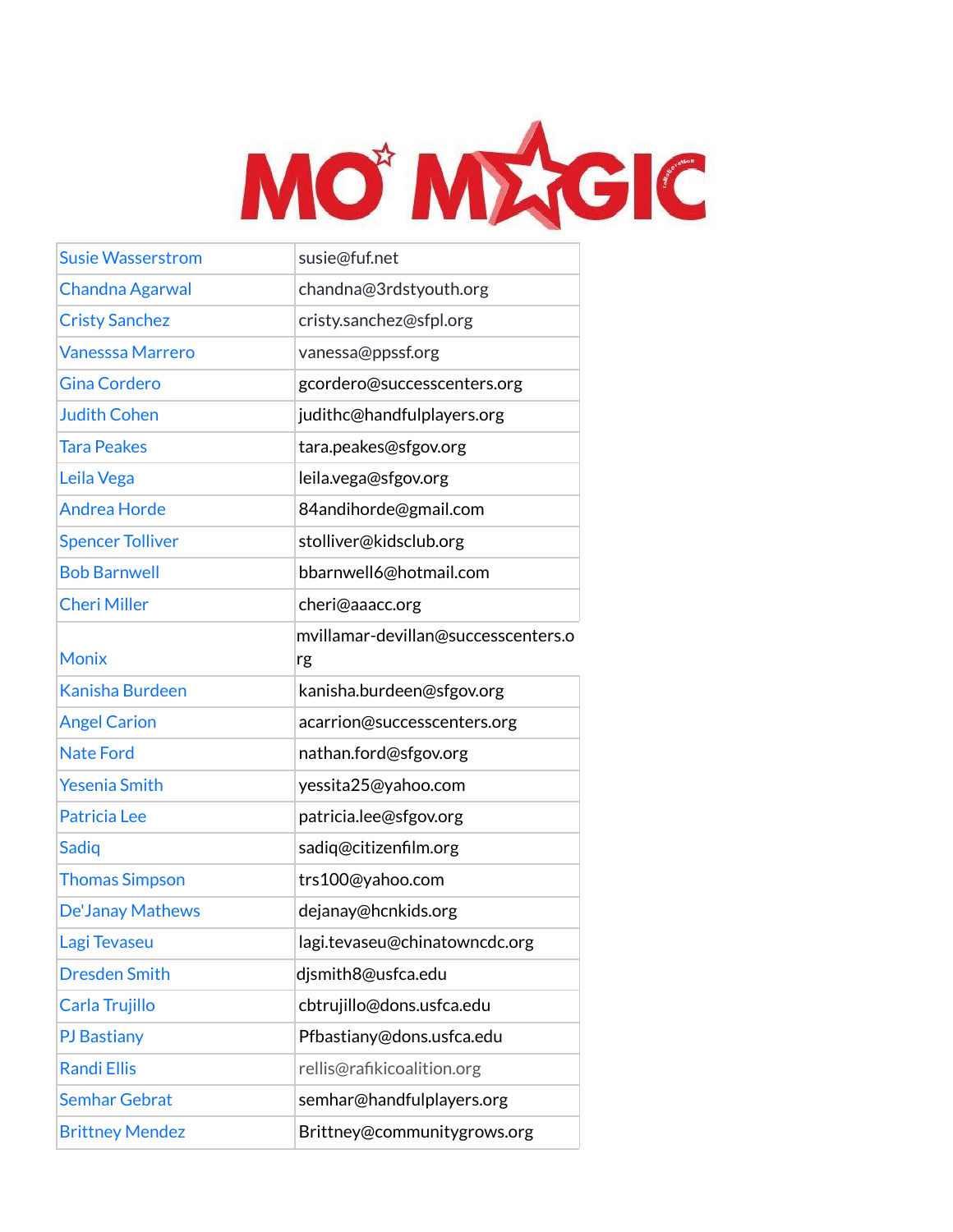MO' MAGIC

Jessica Ruiz-Rosas jessica.ruiz@ottp-sf.org

- Welcome
	- First ever combined meeting
- Presentations

## ○ Office of the Public Defender - Mano Raju:

Transformative Justice Racial Equity Community Health:*Slide 1:* Public Defender Manojar Raju, Transformative Justice, Racial Equity, Community Health. *Slide 2:* Community Budget Presentation Roadmap. 1.Purpose 2.Achievements 3.Budget 4. Goals. **Slide** 3: We are defenders: The San Francisco Public Defender protects and defends the rights of indigent adults and youth accused of crimes, and immigrants facing deportation. Led by Mano Raju, California's only elected Public Defender, our team of 107 attorneys and 103 staff members provides zealous, compassionate, and creative legal representation to over 20,000 people annually. We aspire to provide the highest level of legal advocacy, and to be the state and nationwide model for transformative public defense services. *Slide 4*: **Vision** a world where collective humanity is cherished, **Mission** to fiercely defend individuals, confront state- sponsored violence, and advocate for community power **Values** love, compassion, courage, and excellence. *Slide 5*: We defend our community's most vulnerable and disenfranchised. 10% immigrants or non-English speakers. 75% suffers from mental illness or substance use issues. 100% Low income; many live in poverty or suffer from homelessness. 51% Black, 24% White, 16% Latinx, 5% Asian, Other 4%. **Slide 6:** We aggressively advocated for justice for our clients in the courts. With 45 trials, our attorneys and the defense team did not let the Court's COVID closure in 2021 prevent Clients from seeking justice in front of juries. Across both Felony and Misdemeanor clients, nearly 650 cases were dismissed. A proven track record in court. *Slide 7:* \*Support upon arrest and booking into San Francisco Jail \*Pre-trial support and preparation \*Legal support throughout the criminal court process \*Mental health support and advocacy \*Diversion court support and advocacy \*Youth & family support in the Juvenile Court System \* Law enforcement accountability. *Slide 8:* A force for equity in the community, Clean Slate & MAGIC backpack giveaways. *Slide 9:*· Addiction treatment support · Immigration support, · Re-entry support· Social work & referrals · Post-Conviction support · Community empowerment and connection · Policy advocacy. *Slide 10:* FY 2019-20 Budget: \$41,273445 Defense Team Members: 201.60 FY 2020-21 Budget: 42,256,703 Defense Team Members 199.06 FY 2021-22 45,292,551 Defense Team Members 209.57. *Slide 11*: A Budget For Justice Non-Personal Services 2.7%, Supplies .3%, City Services 5%, Defense Team 92%. *Slide 12:* A call for equity, The City invests \$45million in the services provided by the Public Defender. 70% Even though the Public Defender represents 7 out of 10 people charged by the District Attorney. 56% our budget for the defense is a little more than half of the District Attorney's budget to prosecute. *Slide 13:* At \$269 million, the Sheriff's Department budget is six times larger. At \$657 million the Police Department budget is fifteen times larger than.

Lyslynn: Undergraduate UC Berkeley, Law Degree, south asians, joined office in 2008, many cases, believes in holistic representation, Mano: Roadmap. Budget, goals, deepening transformative work, racial justice, confronting racial equity, to address. Represent 20,000 people, Vision: Mission and Values: Fiercely, defend our clients, state sponsored, these values, commitment. Who do we defend? Demographics of clients served, over 75% low high level representation and holistic representation. Wrap around services, assess needs. We're the ones that have the right to get info, position of trust, we're pushing for their best legal outcome, moving forward. Tried, because the courts were not honoring, tax payers sued the courts, now we have more courts open, we know that without an open courtroom we can bring justice to our clients. Prevention, post conviction advocacy, this is why we are considered. My predecessor and friend Jeff Adachi, we have to connect and help our clients thrive. MAGIC programs, prevention, building we don't want them to just stay out of trouble, clean criminal record. Underfunded and in criminal agency. Public defender and probation, parole, DA, against those systems our budget is less than 4% comparing us annual \$45Million we represent over, the reality is DA has a larger budget, Police, and chronic underfunding endemic to every criminal system in the country, when I was representing 90-100 rotations, 10 were life sentences. What were trying to do, invest in green box on left side here, truly seeing people, wrap around services, the moment clients come in for our care, how do we do this in community. Transform our society and make it better. Spencer: 3% black SF, 650 cases dismissed, 51% clients African American. Mano: I am making the commitment in race conscious, one thing I've done, pioneered, calling in people from the community and called them "community experts" jurors receptive to that. "Be the jury" \$100 a day, show the results, document our efforts. Nate: Curious, on your office on deals and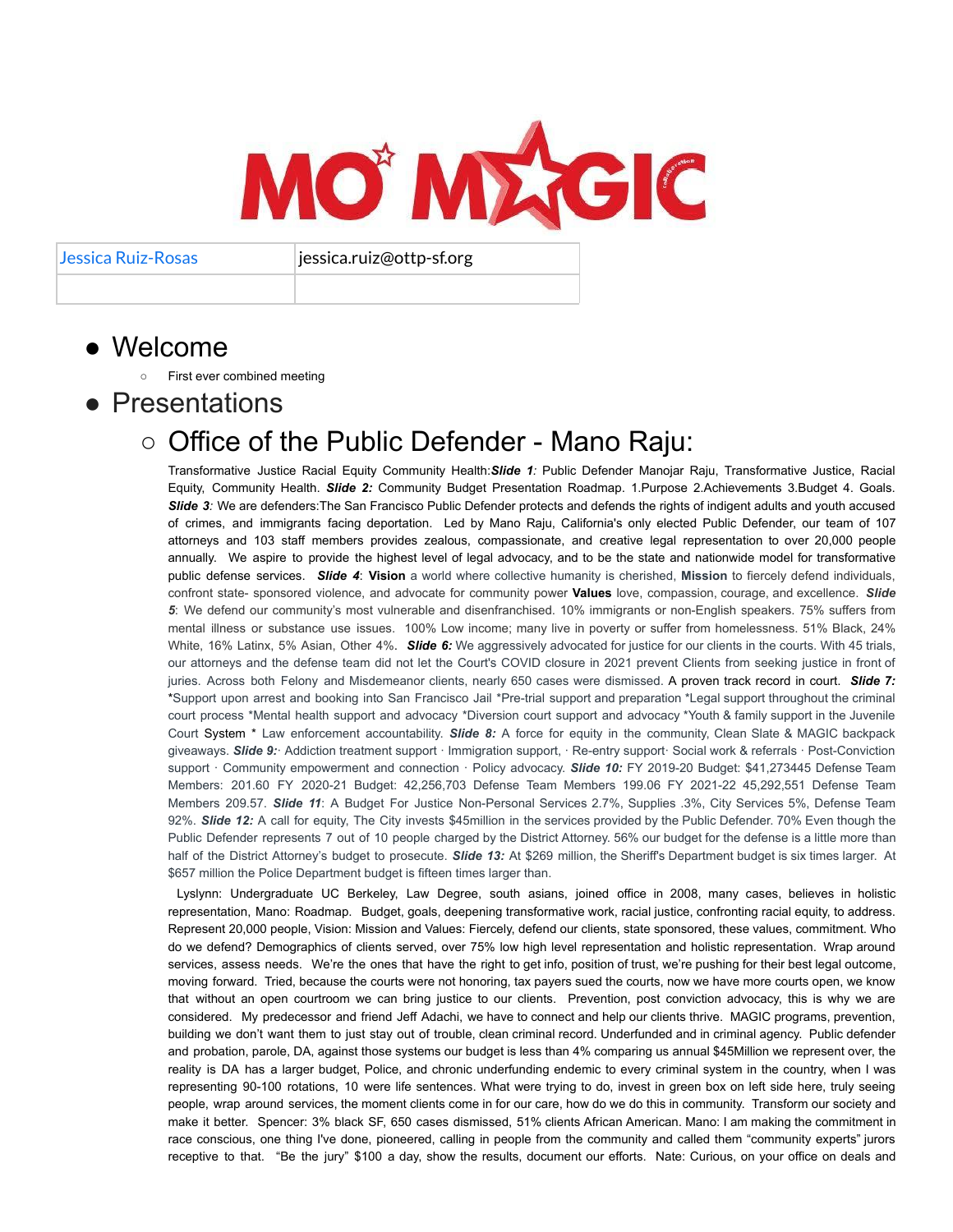

pleading out. Mano: this phenomenon 3 things, over charging, third, trial tax, what we need to do is be on our game and we lose pleas all the time. Huge part, working on felony line staff, call out these issues nationally, a huge issue working on in multiple ways. Set up more ways, to hear from clients, "look I took this deal and I shouldn't have" Vernon: Folks can be arrested, but charges are on their record for a period of time which can prevent them from an opportunity, Mano: Clean slate program, to show, how to we fight that also, not convicted. Anyone you know should be working with our clean slate program. Lisa: youth, and plea deals. Mano: Juvenile is stigmatizing. Brain development. Protecting everyone's due process. Spencer: From where he sits, how does the Public Defender see us supporting his efforts?

## ○ Youth Diversion Program Updates - Patti Lee

- Britt: Powerful, pioneer, fair and humane treatment of youth. Thank you for fighting for our young people's rights and freedom in San Francisco. Holistic practice, a large part is a partnership with community, you live the lives with our youth and families in the communities. To support our youth and families, to keep them from touching the system. What we've seen is the expansion of diversion programs. Diverting young people in court. It's a uphill battle and even though we have a progressive DA we have judges. Overall, why we have plea deals, particularly in adult court and it's because of the judges. I'm happy to go into the youth diversion programs, this is where you can help our youth and families participate in the programs. We work with the families, youth, linkages. You need to know what the youth diversions programs means. It actually started with DA Gascon, one of the folks, which is now the chief probation officer Katy Miller, currently the make it right program, head of the juvenile unit, review the cases, to see if it's right fpr the make it right, Who represent young people. Community based organizations, CARC, community works is a leader in youth restorative justice program. CARC will determine what the needs are. Community works will have a case manager, to help for a healing circle for the harm party. Then there will be a victim advocate. With the corporation and input, six month process, rigorous, what it results in case is tru;y diverted, dismissed the charges, they're felonies, non-violent felonies, first time offenders. Young person has to admit accountability in their own conduct, which is a little difficult, the result from a study, positive impact, reduced recidivism, parents have reported, positive school attendance, ability to follow through on commitments, repairing harm for harmed party, and youth and in school, this is a very new program, who's involved, BAR association, USF law, DA. The DA will make referral, is it a defensible case, this applies to UCap. This program provides an opportunity for citizenship for unaccompanied youth a lot come from Tenderloin, many just arrived to San Francisco. They don't speak english, they've been trafficked, are threatened by the cartels, they're homeless, they're destitute, to provide services for these youth. Secured placements in newcomer schools, filed motions, they have been abandoned, hopefully find another way to survive. Some have immigration warrants over their heads, we were worried about their awol, but culturally appropriate wrap around services, for these youth that have been abandoned by their families. SF tax payers dept, financial justice program Aim Foster Transformation and Ensure Restitution (AFTER) we advocated to have. Kisai:just to add CARC (Community Assessment & Resource Center) is a program of the agency Huckleberry Youth Programs. Follows a young person for life if not paid, there's no way any of our young people pay off this restitution, we are able to provide up to \$2000 for the family, it is a restorative justice program. Depends on what the youth wants and what the families want. Have been prevented people from securing loans, harms their credit, and their ability to apply for financial aid for school. First in nation and we are hoping to replicate this in other counties and adult courts. Close juvenile work work group: I've done a presentation, wont go into that but will give updates. Addressing racial disparities in youth court, one female, 18, all youth of color in custody, 10 African American, 7 Hispanic, 1 asian. After meeting will call DA see if they can be referred to the program. BOS: President Walton promised to meet again at a better time because we really need to hear from the youth directly impacted, it was on a Friday morning where youth were in school and parents working. Meeting TBD. It was recommended 80% of our youth be referred to diverted programs. So that means, working with us. Appreciative because through the years, you have come advocated for our youth. Very proud of our programs and there are requests for MAGIC programs in other neighborhoods.
- Hi! Just wanted to add here that my org, Open Door Legal, is a non-profit that helps with civil law issues and we can help folks who feel they were discriminated against for their criminal history in employment and housing. There are a lot of rights you have under the Fair Chance Act in CA. Feel free to direct message me or email if you want to chat more. Lisa: First time at this meeting, how do we connect our families with you guys? Patti: The MAGIC programs, a way to connect to our programs, many programs are ripe, we should be intentional where funding goes to our communities, it's important to attend these meetings, expand community alternatives, shared leadership between CBOs and juvenile probation, of more of the more concrete, CBOs run the programming, not in direction of probation, the counselor/guard roles, checking people in and out/dealing with any disturbances, visionary, and transformative, you can always come directly to our office, they'll say "I have a problems with a family" and we can refer.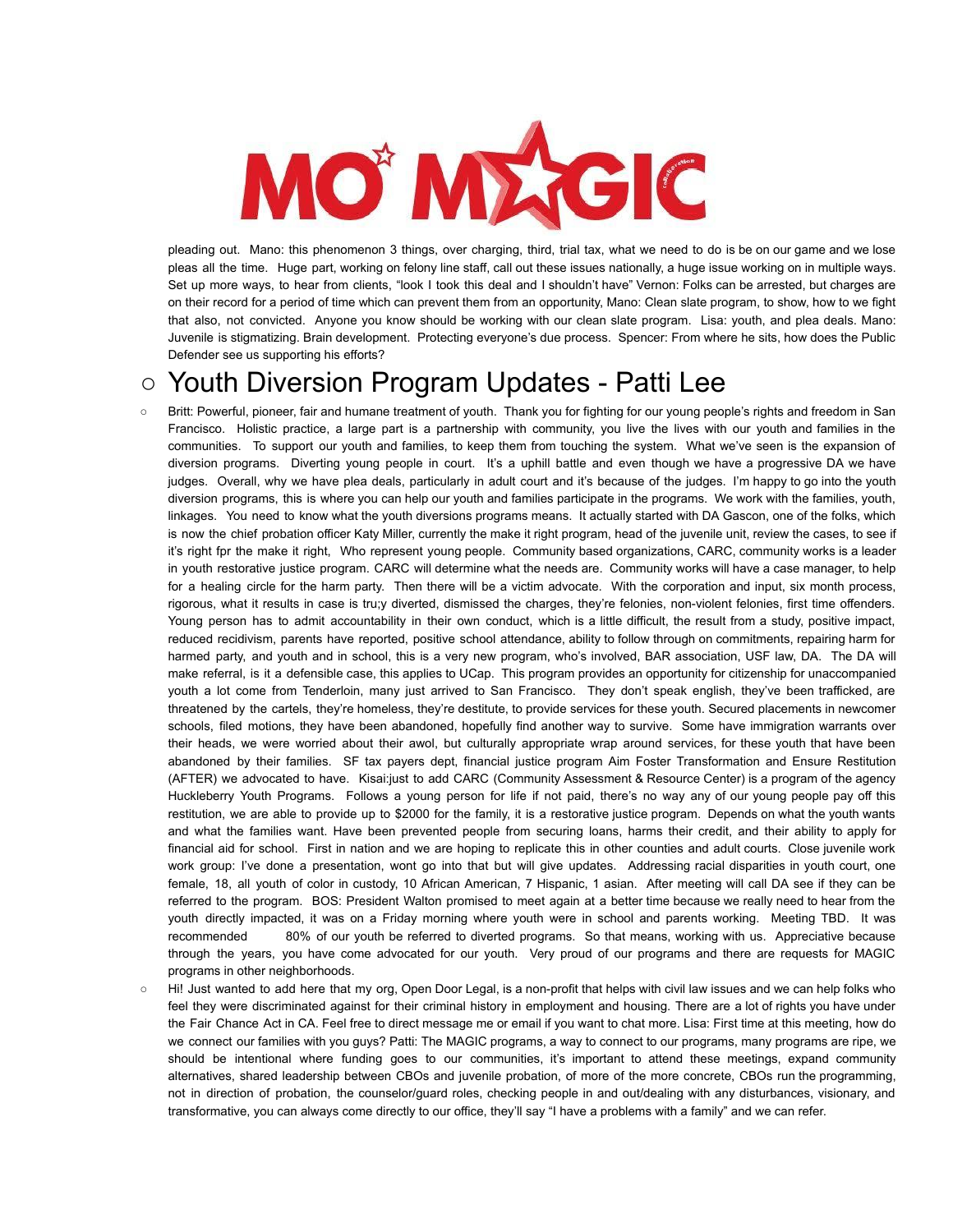

## ■ Presentation slides:

[https://drive.google.com/drive/u/3/folders/1uMCJd6FoZUGevXBSYl7dQ0S6iBhp](https://drive.google.com/drive/u/3/folders/1uMCJd6FoZUGevXBSYl7dQ0S6iBhpZFUC)

**[ZFUC](https://drive.google.com/drive/u/3/folders/1uMCJd6FoZUGevXBSYl7dQ0S6iBhpZFUC)** 

[https://drive.google.com/drive/u/3/folders/1uMCJd6FoZUGevXBSYl7dQ0S6iBhp](https://drive.google.com/drive/u/3/folders/1uMCJd6FoZUGevXBSYl7dQ0S6iBhpZFUC) **[ZFUC](https://drive.google.com/drive/u/3/folders/1uMCJd6FoZUGevXBSYl7dQ0S6iBhpZFUC)** 

- In person learning updates: Community Hubs/Distance Learning
- Diapers/Hygiene/Undergarments
	- [https://docs.google.com/forms/d/e/1FAIpQLSddZDAOECKIhZpoUqpcW5i](https://docs.google.com/forms/d/e/1FAIpQLSddZDAOECKIhZpoUqpcW5i1hsaAUIulpQZaIy1oT-RQLIRpBA/viewform?vc=0&c=0&w=1) [1hsaAUIulpQZaIy1oT-RQLIRpBA/viewform?vc=0&c=0&w=1](https://docs.google.com/forms/d/e/1FAIpQLSddZDAOECKIhZpoUqpcW5i1hsaAUIulpQZaIy1oT-RQLIRpBA/viewform?vc=0&c=0&w=1)
- Presenter Ideas form:

[https://docs.google.com/forms/d/e/1FAIpQLScbSdkokzzhpc6h3JQDv2fgAGaKtY](https://docs.google.com/forms/d/e/1FAIpQLScbSdkokzzhpc6h3JQDv2fgAGaKtY4tK_DIVdI5dB0A4bzdbA/viewform?vc=0&c=0&w=1) [4tK\\_DIVdI5dB0A4bzdbA/viewform?vc=0&c=0&w=1](https://docs.google.com/forms/d/e/1FAIpQLScbSdkokzzhpc6h3JQDv2fgAGaKtY4tK_DIVdI5dB0A4bzdbA/viewform?vc=0&c=0&w=1)

• Sub-Committee Sign-Ups & Updates

○ Social - Black History Month

- Announcements: If you have information that you would like to share with the group please feel free to email [updates@momagic.org](mailto:updates@momagic.org) or [nayansey@momagic.org](mailto:nayansey@momagic.org)
- **● Bob:** Sunday Streets is coming back!!!!!! May 22 in the Bayview---there are weekly planning meetings on Thursday at 1:00PM. September 18 in the Western Addition. For more information contact sundaystreets@livablecity.org or myself [bob@livablecity.org](mailto:bob@livablecity.org)
- Jessica: Hello all, The Office of Racial Equity is building our advisory council (Justice and Equity for Transformation advisory council) which will be 7-15 community members/CBO reps. Please apply is you are interested: <https://forms.gle/XRVWXhChWo7RYQvk6>
- Leila :Hi everyone, hope you can join today! Dream Keeper Initiative Community Updates Meeting happening monthly and today Thursday, Feb. 17, 2022, from 5:30 pm to 7 pm. Meet the Dream Keeper Initiative Oversight Committee. We are looking forward to being in space with you all. Please refer to the zoom link below. <https://us06web.zoom.us/s/85672334499?pwd=NkI2bDdEN01BK01tYm5BWVlFNDZxZz09> Passcode: 257137 [Leila.Vega@sfgov.org](mailto:Leila.Vega@sfgov.org)
- **Utuma Belfrey:** I am an Electrician her in SF and the New Sr. Outreach Specialist for Mission Hiring Hall. I am helping to recruit Candidates for City Build Academy. [utuma@missionhiringhall.org](mailto:utuma@missionhiringhall.org) <https://missionhiringhall.org/> 18 is age requirement
- Lauren Anderson : Celebrate Black health and wellness through art and nature event this weekend 2/19 11-4 at the EcoCenter at Heron's Head Park.
- **Britt:** OFA: <https://formstack.io/B9A6E> internship, fellows: <https://collectiveimpactofa.formtitan.com/OpportunitiesForAllFellowApplication#/> **Lisa Wynn: Transportation**

[https://docs.google.com/forms/d/1e5hKtJTlz80hkvWU3aEn9MbamA5p9NEYOKPBmSd5BTI/viewform?edit\\_requested=true](https://docs.google.com/forms/d/1e5hKtJTlz80hkvWU3aEn9MbamA5p9NEYOKPBmSd5BTI/viewform?edit_requested=true)

● https://www.livablecity.org/wp-content/uploads/2022/02/Harambee-SF-Program-Coordinator-1.pdf is the link for the job description for the Harambee Program Coordinator Yes please first 15 participants that sign up will meal prep by are five star chefs meal delivery for each